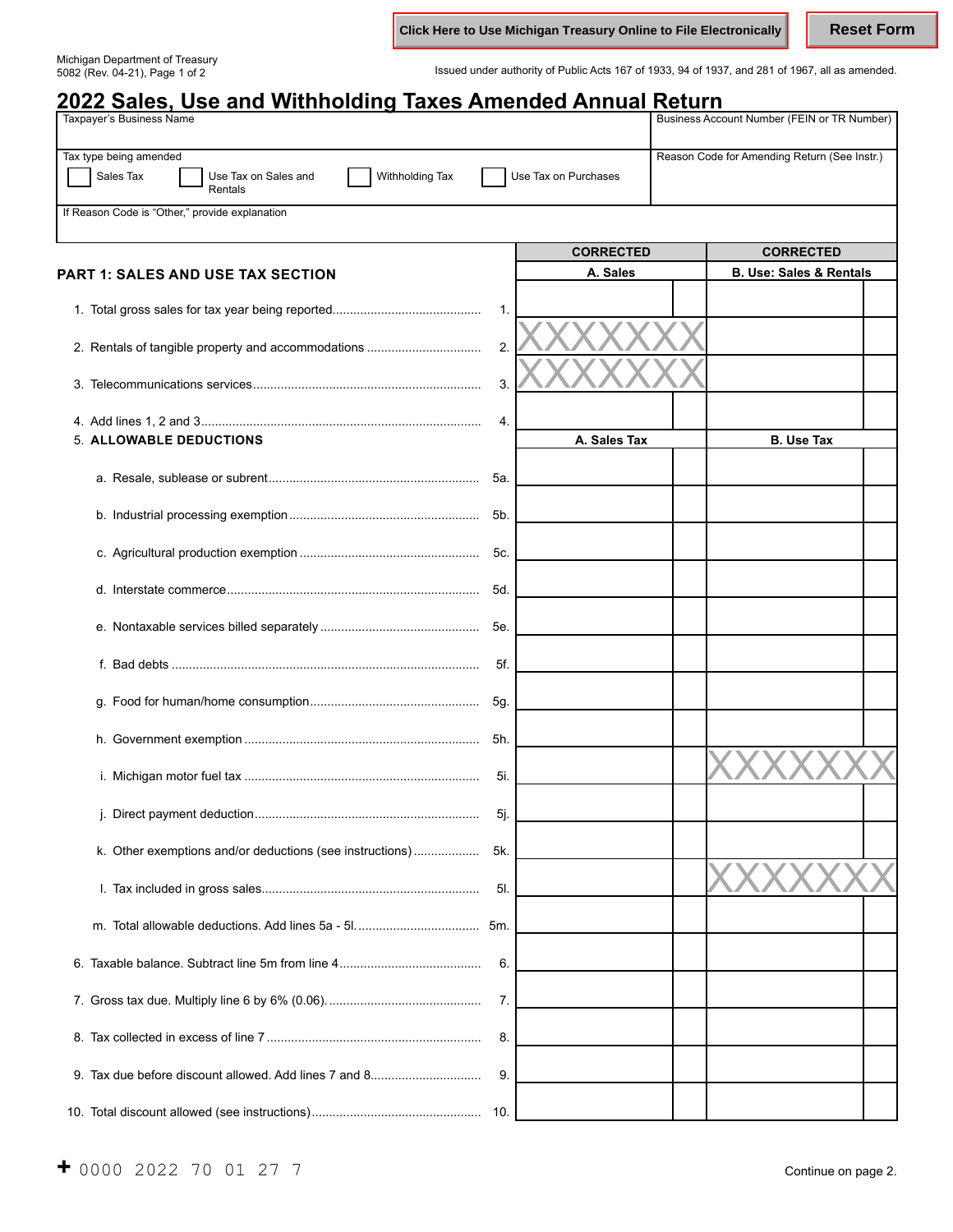| 2022 Form 5082, Page 2 of 2                                                                                 | Taxpayer's Business Name                                                                                     | <b>Business Account Number</b> |  |  |
|-------------------------------------------------------------------------------------------------------------|--------------------------------------------------------------------------------------------------------------|--------------------------------|--|--|
|                                                                                                             |                                                                                                              |                                |  |  |
|                                                                                                             |                                                                                                              |                                |  |  |
|                                                                                                             |                                                                                                              |                                |  |  |
|                                                                                                             | PART 2: USE TAX ON ITEMS PURCHASED FOR BUSINESS OR PERSONAL USE                                              |                                |  |  |
|                                                                                                             | 13. Purchases for which no tax was paid or inventory purchased or withdrawn for business or personal use 13. |                                |  |  |
|                                                                                                             |                                                                                                              |                                |  |  |
|                                                                                                             |                                                                                                              |                                |  |  |
| <b>PART 3: WITHHOLDING TAX</b>                                                                              |                                                                                                              |                                |  |  |
|                                                                                                             |                                                                                                              | 16.                            |  |  |
|                                                                                                             |                                                                                                              |                                |  |  |
|                                                                                                             |                                                                                                              |                                |  |  |
|                                                                                                             |                                                                                                              |                                |  |  |
| <b>PART 4: SUMMARY</b>                                                                                      |                                                                                                              |                                |  |  |
|                                                                                                             |                                                                                                              |                                |  |  |
|                                                                                                             | 21. Total sales, use and withholding tax due plus overpayment received.                                      |                                |  |  |
| 22. Amount paid with original return plus additional tax paid after original return was filed               |                                                                                                              |                                |  |  |
|                                                                                                             |                                                                                                              |                                |  |  |
| 24. If line 23 is greater than line 21, enter total of overpayment amount. If line 23 is less than line 21, |                                                                                                              |                                |  |  |
|                                                                                                             |                                                                                                              |                                |  |  |
|                                                                                                             |                                                                                                              |                                |  |  |
|                                                                                                             |                                                                                                              |                                |  |  |
|                                                                                                             |                                                                                                              |                                |  |  |
|                                                                                                             |                                                                                                              |                                |  |  |
|                                                                                                             |                                                                                                              |                                |  |  |

## **PART 5: SIGNATURE (All information below is required.)**

| <b>Taxpayer Certification.</b> I declare under penalty of perjury that the information in this<br>return and attachments is true and complete to the best of my knowledge. |                  | <b>Preparer Certification.</b> I declare under penalty of perjury that this<br>return is based on all information of which I have any knowledge. |                             |
|----------------------------------------------------------------------------------------------------------------------------------------------------------------------------|------------------|--------------------------------------------------------------------------------------------------------------------------------------------------|-----------------------------|
| By checking this box, I authorize Treasury to discuss my return with my preparer.                                                                                          |                  | Preparer's Signature                                                                                                                             |                             |
| Signature of Taxpayer or Official Representative (must be Owner, Officer, Member,<br>Manager, or Partner)                                                                  |                  | Preparer's Business Address                                                                                                                      |                             |
| Print Taxpayer or Official Representative's Name<br>Date                                                                                                                   |                  |                                                                                                                                                  |                             |
| Title                                                                                                                                                                      | Telephone Number | Preparer's Identification Number                                                                                                                 | Preparer's Telephone Number |

File and pay this return for free on Michigan Treasury Online at **[mto.treasury.michigan.gov](https://mto.treasury.michigan.gov)**.

Alternatively, make check payable to **"State of Michigan."** Write the **account number, "SUW Annual"** and **tax year** on the check.

**Send the return and payment due to:** Michigan Department of Treasury, P.O. Box 30401, Lansing, MI 48909-7901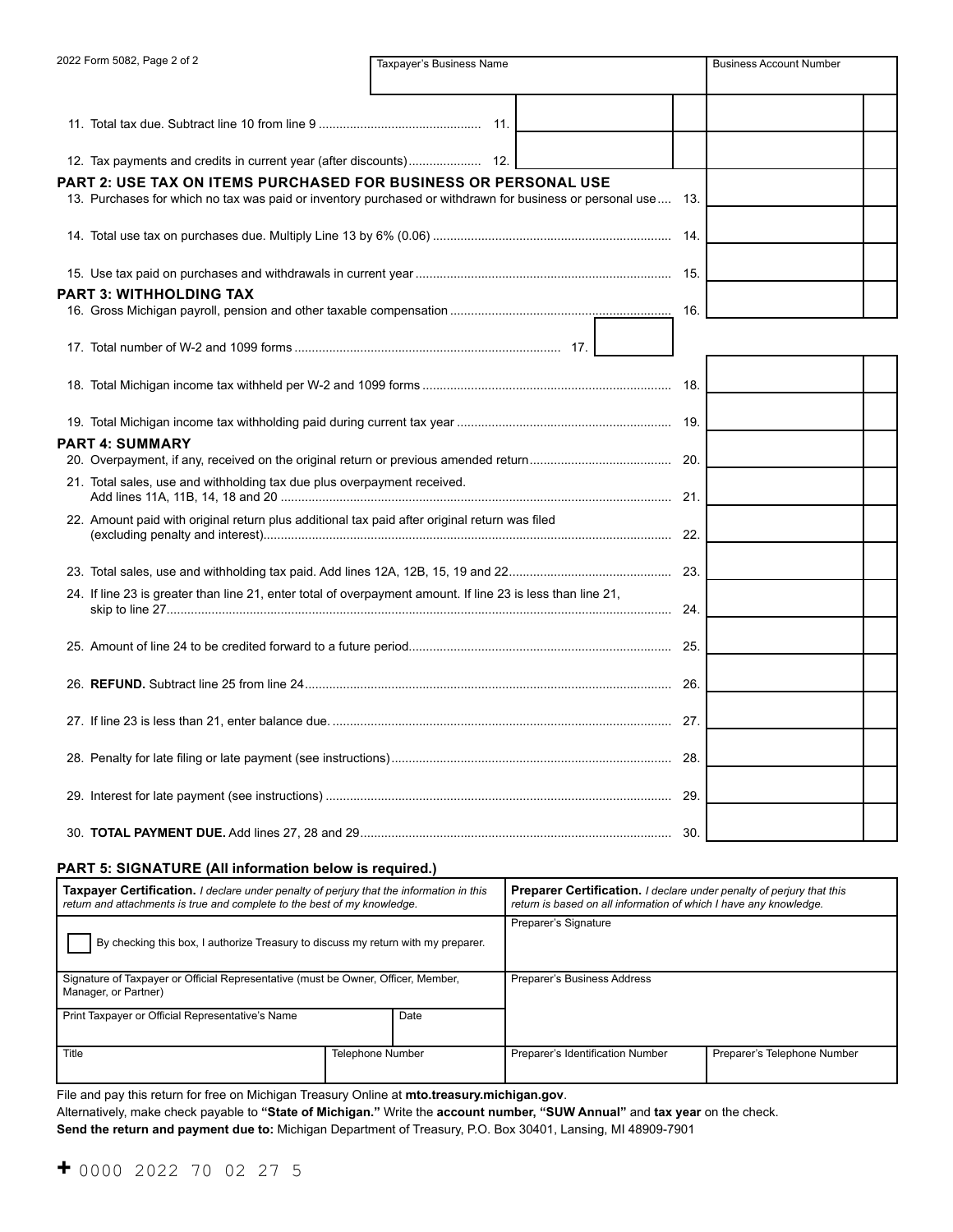# **Instructions for** *2022 Sales, Use and Withholding Taxes Amended Annual Return* **(Form 5082)**

Form 5082 is available for submission electronically using Michigan Treasury Online (MTO) at **mto.treasury.michigan.gov** or by using approved tax preparation software.

# **GENERAL INFORMATION**

**NOTE:** Form 165 must be used to amend tax years prior to 2015.

Use this form to correct the *2022 Sales, Use and Withholding Taxes Annual Return* (Form 5081) that was initially filed for the tax period. If filing this return on MTO, only select and enter information for tax types that need to be corrected. If mailing this form, check which tax you are amending and complete the form with all corrections for that tax.

**IMPORTANT: Only enter figures for taxes the business is registered and/or liable for.** If it is determined that tax is owed the taxpayer will be liable for the deficiency as well as penalty and interest.

**Reason code for amending return:** Using the table below, select the two-digit code that best represents the reason for amending the return. Enter the code in the appropriate field in the taxpayer information at the top of page 1.

| 01             | Increasing tax liability                                  |
|----------------|-----------------------------------------------------------|
| 02             | Decreasing tax liability                                  |
| 0 <sub>3</sub> | Incorrect information/figures reported on original return |
| 04             | Original return was missing information/incomplete        |
| 05             | Claiming previously unclaimed prepaid sales tax           |
| 06             | Dispute an adjustment                                     |
| 07             | Tax Exempt                                                |
| 08             | Other                                                     |

# **PART 1: SALES AND USE TAX**

Lines 1 through 4: Nexus and Reporting Requirements: For information about determining whether a person has nexus with Michigan, see Revenue Administrative Bulletins (RABs) 19[99-1, 2015-22, and 2018-16. Also v](www.michigan.gov/remotesellers)isit **<www.michigan.gov/remotesellers>** for guidance for remote sellers and marketplace sellers, including FAQs.

Tax Included in Gross Sales Method ("TIGS method"): Michigan sales tax (and use tax reported in this section, if applicable) is imposed on the seller. However, a seller is authorized to collect the tax at the point of sale from the customers. Sellers that separately state the tax (for example, on a receipt) and track their sales and tax separately in their books and records should report sales in this section *without* 

tax included and should leave line 5l blank. Other taxpayers prefer to charge their customers one amount that includes tax (they do not separately state the tax) yet still account for the tax in their books and records. These taxpayers are allowed, but are not required, to use the TIGS method. The TIGS method means that the taxpayer reports its gross sales on lines 1 through 4 *with* the tax included and uses line 5l to calculate and deduct the tax that was included. See line 5l for further instruction. A seller that did not collect the tax at the point of sale from its customers is not permitted to use the TIGS method.

**Line 1A: SALES TAX - Total Gross Sales for the Tax Year:** *This line should be used by sellers with nexus to report sales of tangible personal property where ownership transfers in Michigan. This includes sellers with nexus through physical presence or economic presence (remote sales).* 

Enter total sales, including cash and installment transactions, of tangible personal property.

# **Include:**

- Any costs incurred before ownership of the property is transferred to the buyer, including installation, shipping, handling, and delivery charges.
- Trade-in allowances if you are a vehicle dealer.

# **Do not report:**

- Nontaxable services that do not involve the sale or lease of tangible personal property.
- Sales made through a marketplace facilitator, if you are a marketplace seller.

# **Line 1B: USE TAX - Total Sales for the Tax Year:** *This line should be used by:*

- *Sellers with nexus to report sales of tangible personal property sourced to Michigan, for which ownership transfers outside Michigan, or*
- *Remove sellers without nexus who voluntarily collect Michigan tax*

Enter total sales, including cash, credit, and installment transactions, of tangible personal property. However, marketplace sellers should not report sales made through a marketplace facilitator.

## **Line 2B: USE TAX - Rentals of Tangible Personal Property and Accommodations.**

- **Marketplace sellers:** Do not report sales made through a marketplace facilitator.
- **Lessors of tangible personal property:** Lessors that have made a valid election under MCL 205.95(4) and MAC R 205.132(1) should report receipts from rentals of that tangible personal property under the election.
- **Persons providing accommodations:** This includes but is not limited to total hotel, motel, and vacation home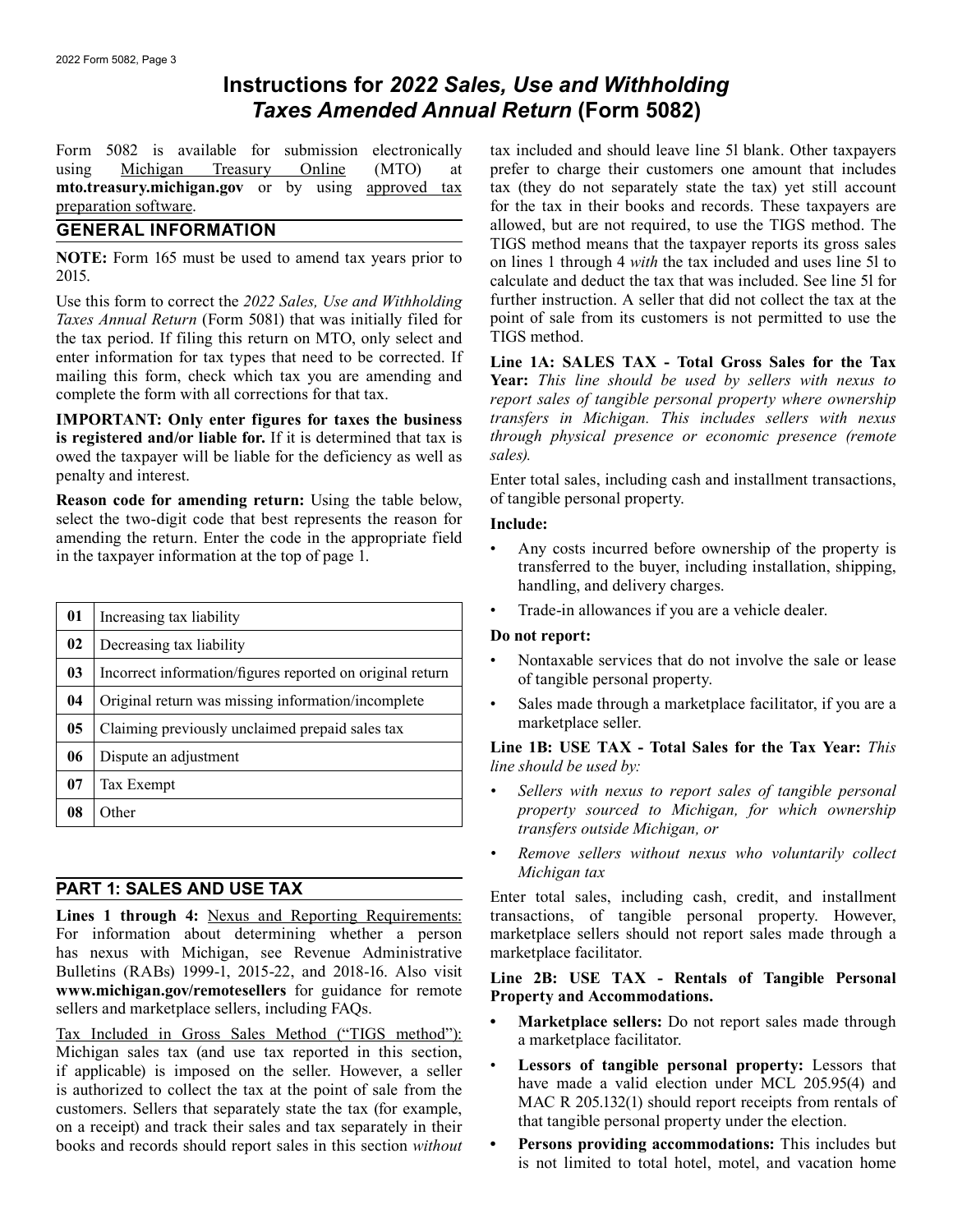rentals, and assessments imposed under the Convention and Tourism Act, the Convention Facility Development Act, the Regional Tourism Marketing Act, and the Community Convention or Tourism Marketing Act.

**Line 3B: USE TAX - Telecommunications Services.** Enter gross income from telecommunications services.

**Line 5a-5l: Allowable Exemptions and/or Deductions.**  Use lines 5a - 5l to deduct from gross sales the nontaxable sales you made. Deductions taken for tax exempt sales must be substantiated in business records. A completed copy of *Michigan Sales and Use Tax Certificate of Exemption*  (Form 3372) or the same information in another format must be obtained from the purchaser. For more information on exemption documentation, see Revenue Administrative Bulletin 2016-14.

Line 5a: Resale, Sublease or Subrent. Enter resale, sublease or subrent exemption claims.

**Line 5b: Industrial Processing Exemption.** The sale or lease of tangible personal property ultimately used in industrial processing by an industrial processor is exempt. "Industrial processing" is the activity of converting or conditioning tangible personal property by changing its form, composition, quality, combination, or character. In general, all of the following must be met:

- Property must be used in producing a product for ultimate sale at retail,
- Property must be sold or leased to an "industrial processor," including a person that performs industrial processing on behalf of another industrial processor or performs industrial processing on property that will be incorporated into a product for ultimate sale at retail, and
- Activity starts when property begins moving from raw materials storage to begin industrial processing and ends when finished goods first come to rest in finished goods inventory.

If property is used for both an exempt and a taxable purpose, the property is only exempt to the extent that it is used for an exempt purpose. In such cases, the exemption is limited to the percentage of exempt use to total use determined by a reasonable formula or method approved *(but not required to be pre-approved)* by Treasury. For exceptions and exclusions, see MCL 205.54t and 205.94o.

**Line 5c: Agricultural Production Exemption.** Property must be directly or indirectly used in agricultural production. Generally, the following non-exhaustive list *may be* **exempt:** 

(i) Tangible personal property sold or leased to a person engaged in a business enterprise that uses or consumes the property for either:

- Tilling, planting, draining, caring for, maintaining, or harvesting things of the soil, or
- Breeding, raising, or caring for livestock, poultry, or horticultural products.
- (ii) To the extent that the property is affixed to and made

a structural part of real estate for others and used for an exempt purpose in (i), tangible personal property sold to a contractor that is one of the following:

- Agricultural land tile
- Subsurface irrigation pipe
- Portable grain bins
- Grain drying equipment and its fuel or energy source

However, the following sales from (i) or (ii) *are not* **exempt:** 

- Food, fuel, clothing, or similar property for personal living or human consumption, or
- Property permanently affixed to and becoming a structural part of real estate unless it is agricultural land tile, subsurface irrigation pipe, a portable grain bin, or grain drying equipment. Certain property that can be disassembled and reassembled may be exempt.

Some specific types of exempt property and exempt uses of property are clarified in the statute. If property is used for both an exempt and a taxable purpose, the property is only exempt to the extent that it is used for an exempt purpose. In such cases, the exemption is limited to the percentage of exempt use to total use determined by a reasonable formula or method approved (but not required to be pre-approved) by Treasury. For more information, see MCL 205.54a and 205.94.

**Line 5d: Interstate Commerce.** Enter sales made in interstate commerce. To claim such a deduction, the property must be delivered out-of-state before ownership of the property is transferred to the purchaser. Property transported out-of-state by the purchaser does not qualify as interstate commerce. Documentation of out-of-state shipments must be retained in business records to support this deduction.

**Line 5e: Nontaxable Services Billed Separately.** Enter charges for nontaxable services billed separately, such as repair or maintenance, if these charges were included in gross receipts on line 1. Costs, such as delivery or installation charges, that are incurred before the completion of the transfer of ownership of taxable property are included in the tax base and may not be subtracted.

**Line 5f: Bad Debts.** Bad debts may be eligible for deduction if all of the following criteria are met:

- The debts are charged off as uncollectible on business records at the time the debts become worthless
- The debts are deducted on the return for the period during which the bad debts are written off as uncollectible
- The debt must also be eligible to be deducted for federal income tax purposes.

A bad debt deduction may also be claimed by a third-party lender provided the retailer who reported the tax and the lender financing the sale executed and maintained a separate written election designating which party may claim the deduction. Certain additional conditions must be met. See MCL 205.54i and MCL 205.99a also see RAB 2019-3.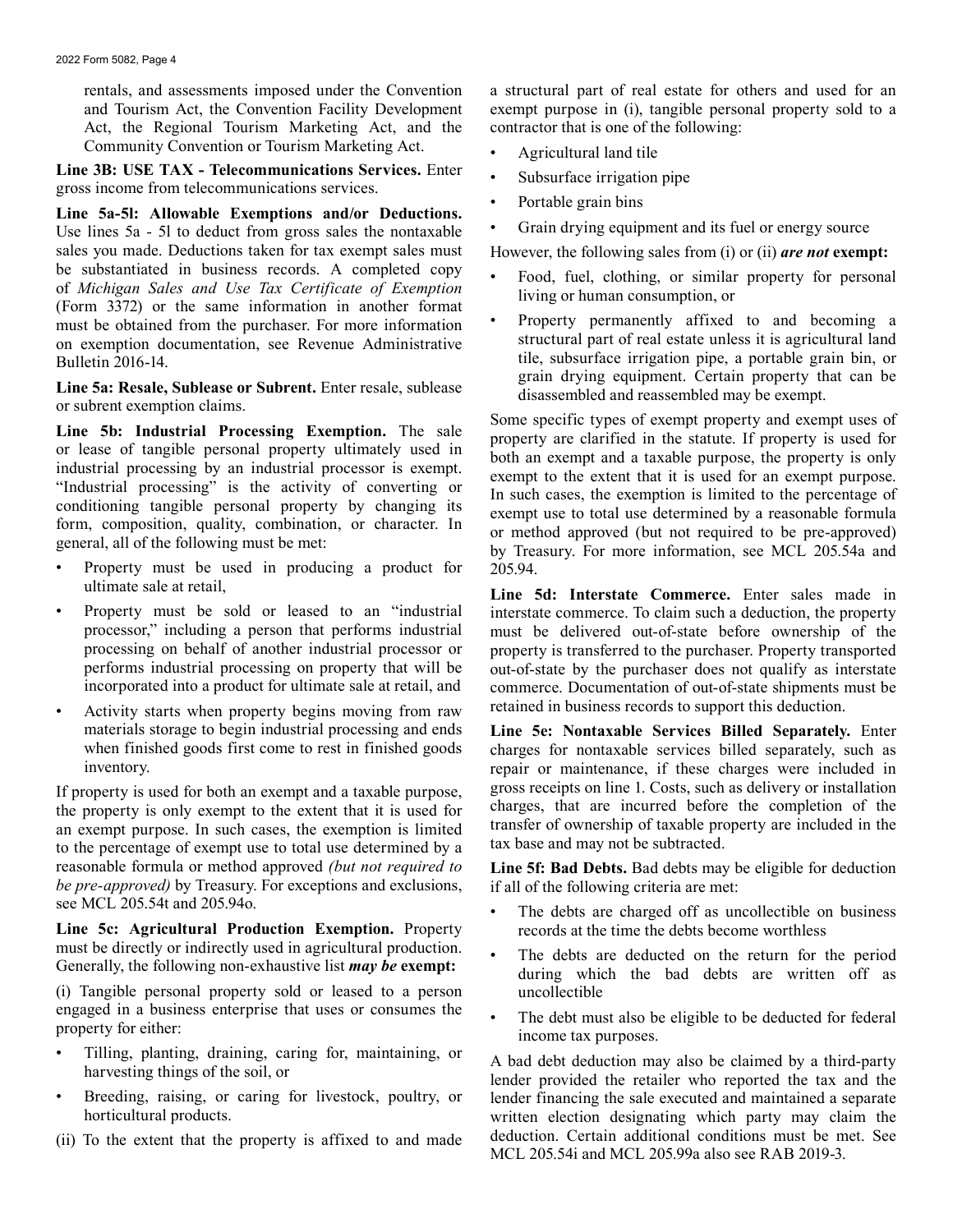**Line 5g: Food for Human/Home Consumption.** Enter the total of retail sales of grocery-type food, excluding tobacco, marihuana products, and alcoholic beverages. Prepared food is subject to tax. See MCL 205.54g and MCL 205.94d for more information.

**Line 5h: Government Exemption.** Direct sales to the United States government or the state of Michigan or its political subdivisions are exempt.

**Line 5i: Michigan Motor Fuel Tax.** Motor fuel retailers may deduct the Michigan motor fuel taxes that were included in gross sales on line 1 and paid to the State or the distributor.

Line 5j: Direct Payment Deduction. Enter sales made to purchasers that claimed direct pay exemption from sales and use taxes. With the exemption claim, the purchaser must include the following statement: "Authorized to pay use tax on purchases of tangible personal property directly to the State of Michigan under Account Number [listing either the Federal Employer Identification Number or the Michigan Treasury Registration Number]. If using *Michigan Sales and Use Tax Certificate of Exemption* (Form 3372), check the box in Section 3 for "Other" and include the above statement as the explanation. MCL 205.98.

**Line 5k: Other Exemptions and/or Deductions.** Identify exemptions or deductions not covered in items 5a through 5j on this line. Examples of exemptions or deductions are:

- When the trade-in value of a motor vehicle is less than the MI trade-in allowance, use the trade-in value for the allowable deduction. When the trade-in value of a motor vehicle is equal to or greater than the MI trade-in allowance, use the MI trade-in allowance amount for the allowable deduction. Trade-ins of RVs and watercraft are not subject to limitation. See FAQs for trade-in limits. **Taxes paid to Secretary of State are not reported here.**  Instead, they are reported on the *Vehicle Dealer Supplemental Schedule* (Form 5086, e-file only).
- Credit for the core charge attributable to a recycling fee, deposit, or disposal fee for a motor vehicle or recreational vehicle part or battery if the recycling fee, deposit, or disposal fee is separately stated on the invoice, bill of sale, or similar document given to the purchaser.
- Direct sales, not for resale, to certain nonprofit agencies, churches, schools, hospitals, and homes for the care of children and the aged, to the extent the property is used to carry out the nonprofit purpose of the organization. For sales to certain nonprofit agencies, the exemption is limited based on the sales price of property used to raise funds or obtain resources. All sales must be paid for directly from the funds of the exempt organization to qualify.
	- Assessments imposed under the Convention and Tourism Act, the Convention Facility Development Act, the Regional Tourism Marketing Act, or the Community Convention or Tourism Marketing Act. Hotels and motels may deduct the assessments included in gross sales and rentals if use tax on the assessments were not charged to the customers.
- Credits allowed to customers for sales tax originally paid on merchandise voluntarily returned, provided the return is made within the time period for returns stated in the taxpayer's refund policy or 180 days after the initial sale, whichever is earlier. Repossessions are not allowable deductions.
- Sales to contractors of materials which will become part of a finished structure for a qualified exempt nonprofit hospital, qualified exempt nonprofit housing entity or church sanctuary, or materials to be affixed to and made a structural part of real estate located in another state. The purchaser will provide a *Michigan Sales and Use Tax Contractor Eligibility Statement* (Form 3520). See RAB 2016-18.
- Vehicle sales to non-reciprocal states for which no tax was paid to Secretary of State.
- Qualified nonprofit organizations with aggregate sales in the calendar year of less than \$25,000 may exempt the first \$10,000 of sales for fundraising purposes. Separately, veterans organizations exempt under IRC 501(c)(19) may exempt sales for the purpose of raising funds for the benefit of an active duty service member or veteran, up to \$25,000 per event.

**Line 5l: Tax Included in Gross Sales.** Complete this line **only** if you reported sales on lines 1 through 4 with the tax included and you collected tax that was not separately stated from your customers (you used the Tax in Gross Sales Method—see above line 1). If these conditions apply, all tax will be deducted on this line so that line 7, "Gross tax due", calculates correctly. Subtract lines 5a through 5k from line 4, then divide the difference by 17.6667. Enter the result on line 5l.

**Example:** Joe sells t-shirts for \$9.43 each and collects sales tax from customers. Therefore, he generally collects \$10 (\$9.43 + 0.57 tax) from each customer. Joe chose to not separately state the tax to his customers. Ten t-shirts were sold during the year. One of those t-shirts was sold to someone who would resell the t-shirt and who provided an exemption claim; therefore, that sale was not subject to sales tax and Joe collected just \$9.43.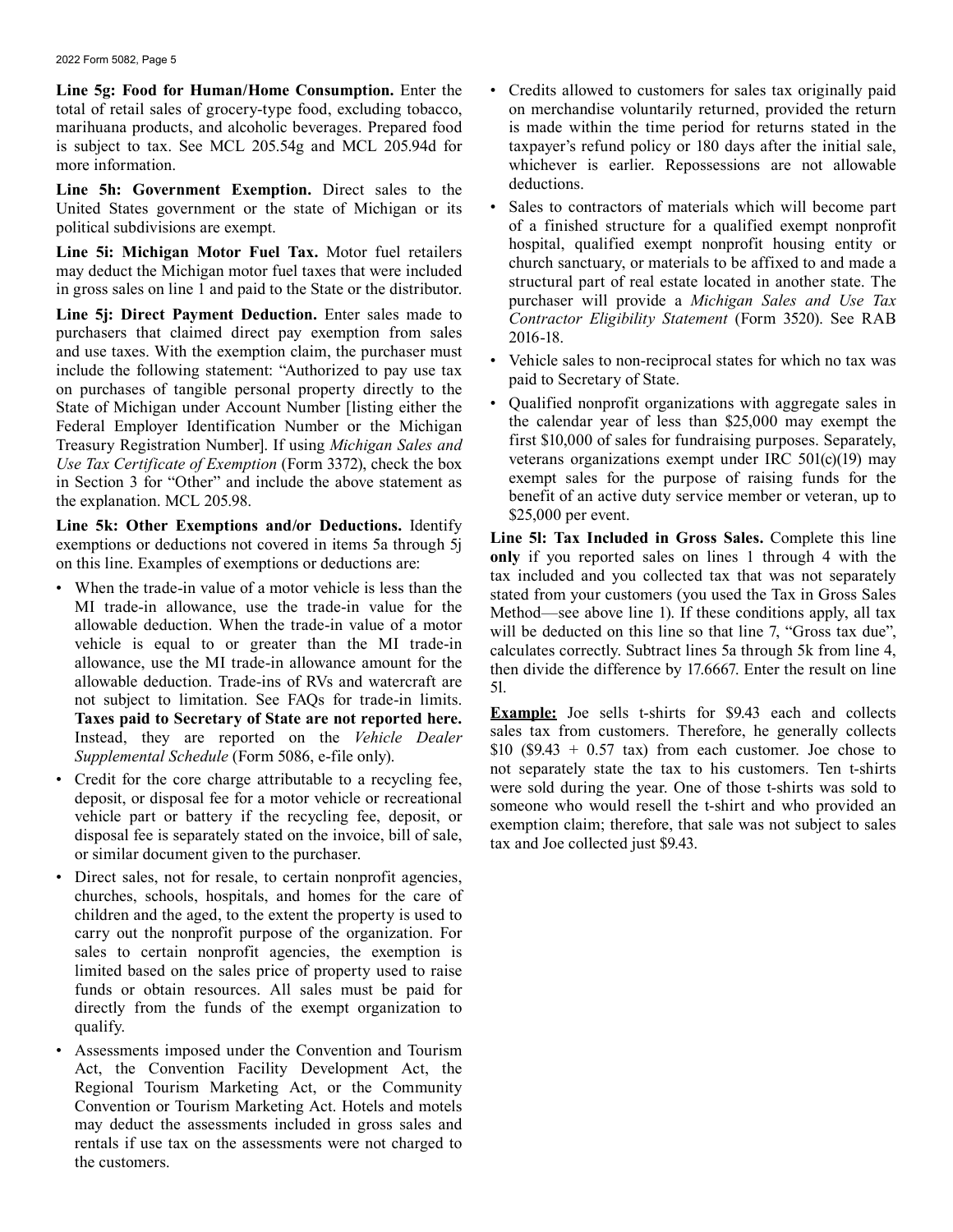Option 1: Joe reports his total sales on line 1 and 4 without the tax included; therefore, he leaves line 5l blank. Joe's return is completed (in part) as follows:

| Line: | Amount: |
|-------|---------|
| 1     | 94.30*  |
| 4     | 94.30   |
| 5a    | 9.43    |
| 51    |         |
| 5m    | 943     |
| 6     | 84.87   |
| 7     | 5.09    |
| 8     | 0.04    |
| 9     | 5.13    |

\*Line  $1 = 10$  shirts  $\omega$  \$9.43

Option 2: Joe reports his total sales on line 1 and 4 with the tax included; **therefore, he is using the TIGS method and needs to remove the tax from his tax base using line 5l.**  Joe's return is completed (in part) as follows:

| Line: | Amount: |
|-------|---------|
| 1     | 99.43** |
| 4     | 99.43   |
| 5a    | 9.43    |
| 51    | 5.09    |
| 5m    | 14.52   |
| 6     | 84.91   |
| 7     | 5.09    |
| 8     | 0.04    |
| 9     | 5.13    |

\*\* Line 1 = (9 shirts  $\hat{\omega}$  \$10.00) + (1 shirt  $\hat{\omega}$  \$9.43)

**Line 8:** If more tax was collected than the amount on line 7, enter the difference. This line is used to report differences due to the rounding of numerous transactions. In addition, tax over-collected by a seller is required by law to paid to Treasury, unless refunded to the customer(s), and must be reported here.

### **Line 10: Total Discount Allowed for Timely Payment.**

 • **Annual filers**: Enter \$72 if the tax due on line 9 is \$108 or more. If tax due is less than \$108, calculate the discount by multiplying line 9 by 2/3 (0.6667).

**Accelerated/Monthly/Quarterly filers:** Enter total discounts allowed for the year.

**Line 12:** Enter total payments plus credits from *2022 Fuel Supplier and Wholesaler Prepaid Sales Tax Schedule*  (Form 5083), *2022 Fuel Retailer Supplemental Schedule*  (Form 5085), and *2022 Vehicle Dealer Supplemental Schedule* (Form 5086), if applicable, made for the current tax year.

**Note:** all prepaid sales tax schedules are e-file only.

# **PART 2: USE TAX ON ITEMS PURCHASED FOR BUSINESS OR PERSONAL USE**

**Line 13:** Unless a specific exemption applies enter purchases for which no sales or use tax was paid, including property withdrawn for business or personal use. See Michigan Use Tax Act, 1937 PA 94, for information on various exemptions. For questions contact Michigan Department of Treasury at 517-636-4357. For Manufacturer/Contractors, alternative measures of the use tax base should be reported (see MCL  $205.93a(1)$ (f) and (g) and RAB 2016-24 for more information). For all other taxpayers, report the "purchase price" as defined in MCL 205.92(f).

# **PART 3: WITHHOLDING TAX**

**Line 17:** Enter the number of W-2 and 1099 statements. Do not attach copies of W-2s, 1099s, or any other information returns to this return. Instead, see *Michigan Income Tax Withholding Guide* (Form 446), to report that information.

Line 18: Enter the total Michigan income tax withheld for the return year.

**Line 19:** Enter the total Michigan income tax withholding previously paid for the return year. (Do not include penalty and interest.)

# **PART 4: SUMMARY**

**Line 20:** Enter any overpayment received on the original return or previous amended return including any credit forward or refund claimed on the original return or previous amended return.

**Line 22:** Enter the amount that was paid with the original return plus any additional tax that was paid after the original return was filed. Do not include penalty and interest paid on the original return. Only report payments made for taxes being reported and/or amended on this form.

**Line 26:** Enter the amount of overpayment from line 24 to be refunded. Refunds will not be made in amounts of less than \$1.

Line 27: If line 23 (tax paid) is less than line 21 (tax due), enter the additional tax due. Pay any amount greater than or equal to \$1.

**Line 30: Total Payment Due.** Add lines 27, 28 and 29. Make check payable to the **"State of Michigan."** Write the **account number, "SUW Annual"** and **tax year** on the check. Do not pay if the amount due is less than \$1.

# **How to Compute Penalty and Interest**

If the return is filed with additional tax due, include penalty and interest with the payment. Penalty is 5% of the tax due and increases by an additional 5% per month or fraction thereof, after the second month, to a maximum of 25%. Interest is charged daily using the average prime rate, plus 1 percent.

Refer to **<www.michigan.gov/taxes>** for current interest rate information or help in calculating late payment fees.